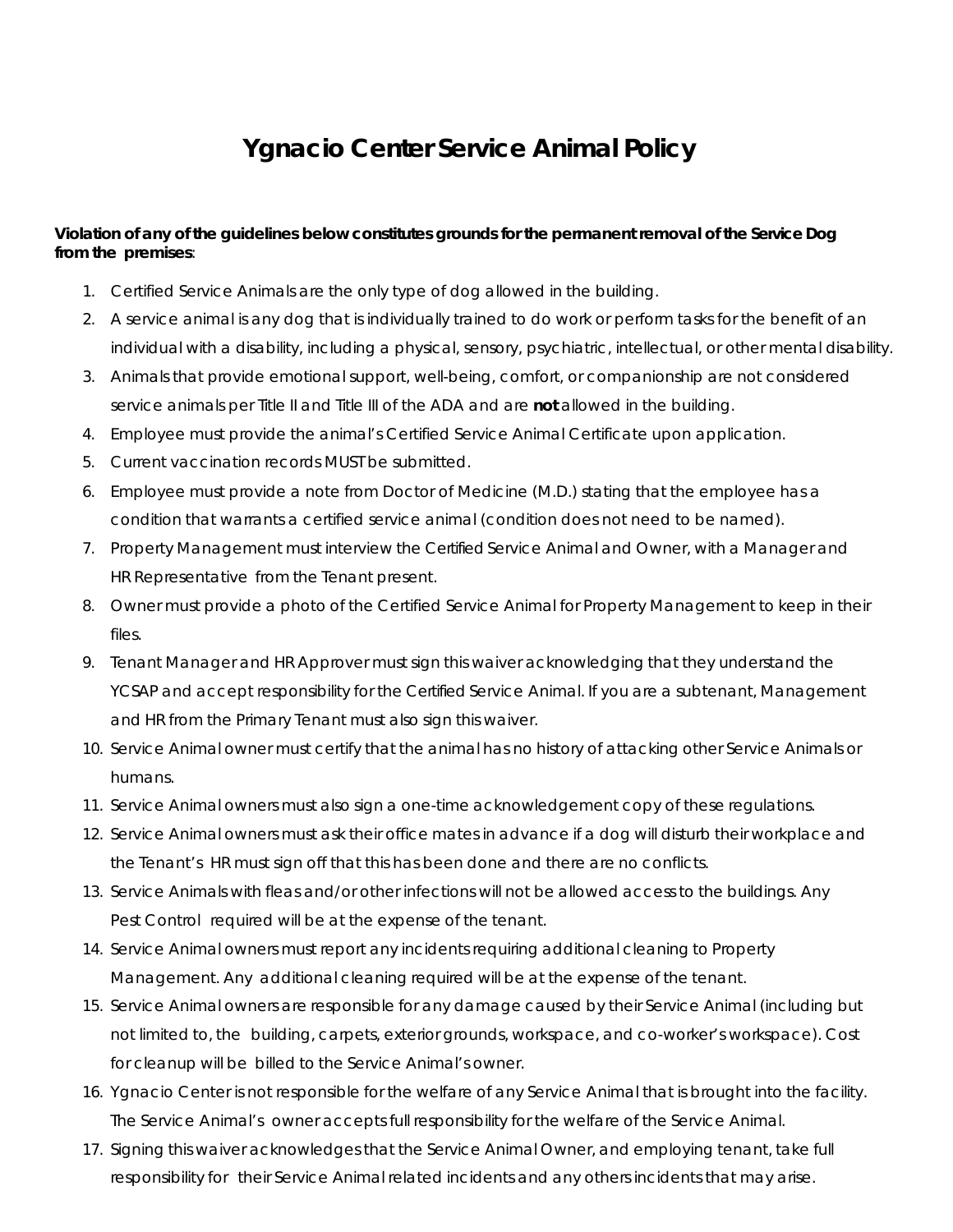- 18. It is expected that Certified Service Animal will remain in the owner's workspace. When Service Animals are outside the owner's workspace, they must be leashed at all times. They must also wear their Service Animal tag, collar, leash and vest at all times. Owner must have Service animal ID card at all times.
- 19. Certified Service Animal and their owners must use the freight elevator and avoid the building lobby at all times.
- 20. Service Animal odors and or poor Service Animal behavior (i.e. aggression, loud barking, jumping on building guests or employees) are grounds for the permanent removal of the Service Animal from the premises.
- 21. Service Animal owners will properly dispose of Service Animal waste promptly and place in **exterior public waste containers, not in building trash cans.** Failure to adhere to this regulation will result in additional fines from the landlord and permanent removal of Service Animal from the facility. Furthermore, if the Service Animal owner is observed by building management not cleaning up after the Service Animal, the Service Animal will be permanently banned from the building.
- 22. Ygnacio Center has a zero-tolerance policy for Service Animal incidents. Service Animal permissions will be revoked on the first offence.
- 23. Employees wishing to express concerns or report damage to the building/facilities should do so through their HR. HR must then report the complaint to building management.
- 24. By signing this waiver, the Service Animal Owner agrees to follow all rules and regulations mentioned above and accepts any consequences should these rules be broken.

Ygnacio Center may remove from, or prohibit admission to the premises, any Service Animal, if Ygnacio Center determines in its sole discretion that such a Service Animal is disruptive or is likely to be disruptive to the workplace or employees or in any way, interferes with or is likely to interfere with Ygnacio Center's business or operations or in any way, poses or is likely to pose a health, safety, or sanitation threat of any kind, causes or is likely to cause damage of any kind to the premises, or if the presence of such Service Animal on the premises violates or would violate any applicable law or regulation, (or for any other reason whatsoever, whether or not for specific cause). Subject to the foregoing, Ygnacio Center may from time to time promulgate such rules and regulations regarding Service Animals on the premises as Ygnacio Center may in its sole discretion deem appropriate or as required by our building *leases.*